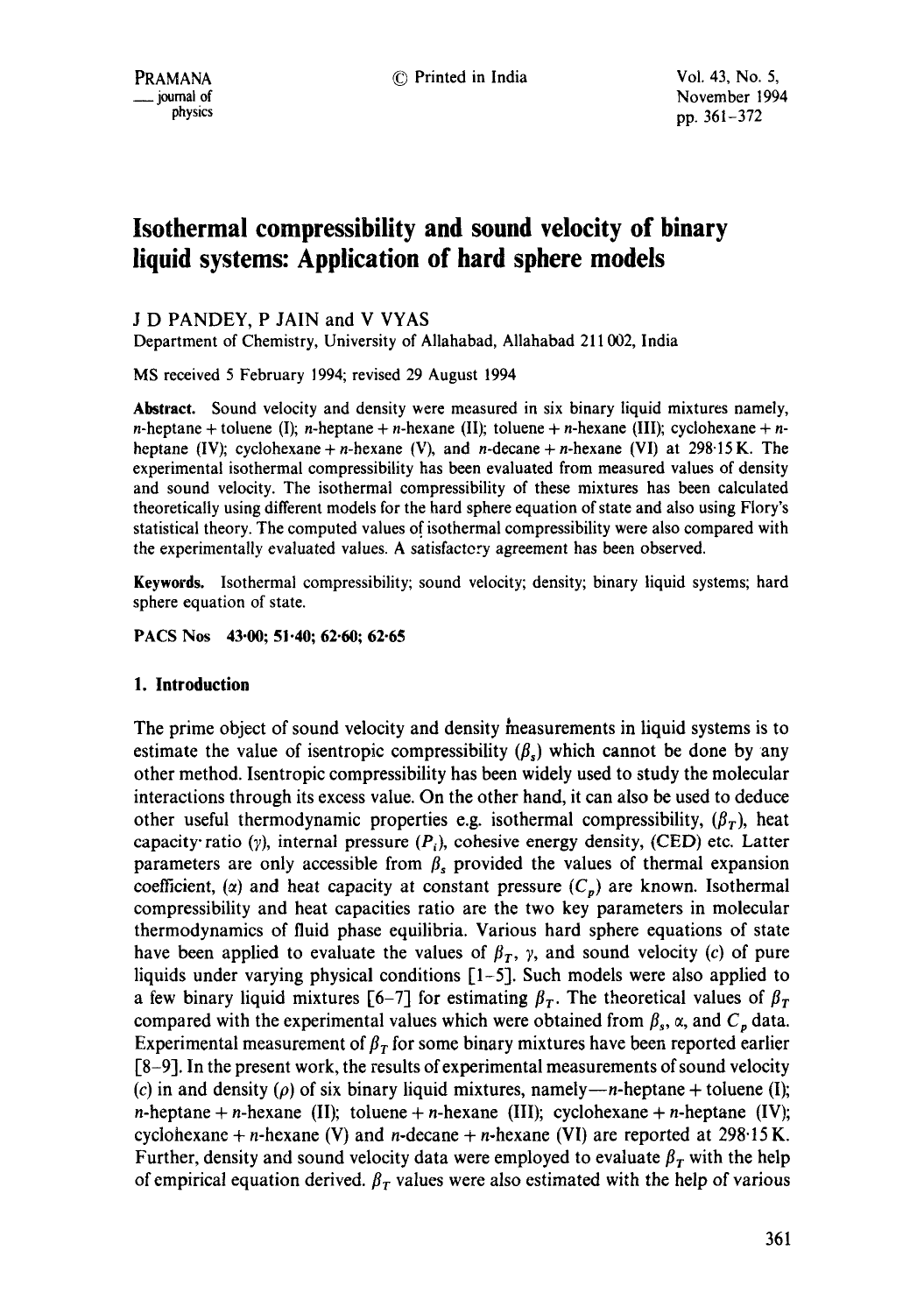## *J D Pandey et al*

important hard sphere models. Another approach i.e. Flory's statistical theory  $\lceil 10-11 \rceil$ is also used to compute  $\beta_r$  values of binary liquid systems under the present investigation. This method has also been used earlier by a few workers [12--15]. The set of  $\beta_T$  values obtained are compared with the experimental  $\beta_T$  value deduced from the derived equation. With the help of sound velocity and density data, the values of  $\gamma$  and  $\beta$ , for all the systems are also computed. This is entirely a new approach for estimating isothermal compressibility of liquid mixtures.

## **2. Experimental**

All the organic liquids used were of analytic reagent grade and were obtained from BDH Chemicals Ltd., England. These chemicals were further purified by double distillation. Densities and speeds of sound were measured at 298.15 K. Densities were determined with a precalibrated bicapillary pyknometer with an accuracy of  $\pm$  0.3 kg/m<sup>3</sup> (approx. 0.05%). Speed of sound measurements were made with a single crystal variable path ultrasonic interferometer at 2 MHz frequency and the data were accurate to  $\pm 0.01$  per cent.

The purity of the samples were checked by comparing the measured density of the compounds with those reported in literature [16]. The measured densities and speeds of sound along with the literature values are presented in table 1.

#### 3. **Theoretical**

The isothermal compressibilities of six binary liquid mixtures were evaluated using the following rigid sphere equations of state:

$$
\frac{PV}{NkT} = \frac{1 + y + y^2}{(1 - y)^3} \qquad [17]
$$
 (1)

$$
\frac{PV}{NkT} = \frac{1 + 2y + 3y^2}{(1 - y)^2} \qquad [18-19]
$$
 (2)

$$
\frac{PV}{NkT} = \frac{1 + y + y^2 - y^3}{(1 - y)^3} \quad [20]
$$
 (3)

|                         | <b>Table 1.</b> Density $(\rho)$ and sound velocity $(c)$ of pure component |  |  |  |  |
|-------------------------|-----------------------------------------------------------------------------|--|--|--|--|
| liquids at $298.15 K$ . |                                                                             |  |  |  |  |

|             |                  | $\rho \times 10^{-3}$ (kg m <sup>-3</sup> ) | $c$ (ms <sup>-1</sup> ) |            |
|-------------|------------------|---------------------------------------------|-------------------------|------------|
| Component   | Present<br>study | Lit.                                        | Present<br>study        | Lit.       |
| Toluene     | 0.8626           | 0.8625                                      | 1304.3                  | 13040      |
| Cyclohexane | 0.7736           | 0.7738                                      | 12520                   | 1253.3     |
| n-Hexane    | 0.6548           | 0.6550                                      | $1075 - 8$              | $1076 - 0$ |
| n-Heptane   | 0.6790           | 0.6795                                      | 11310                   | 11310      |
| n-Decane    | 0.7260           | 0.7263                                      | 11250                   | 1225.2     |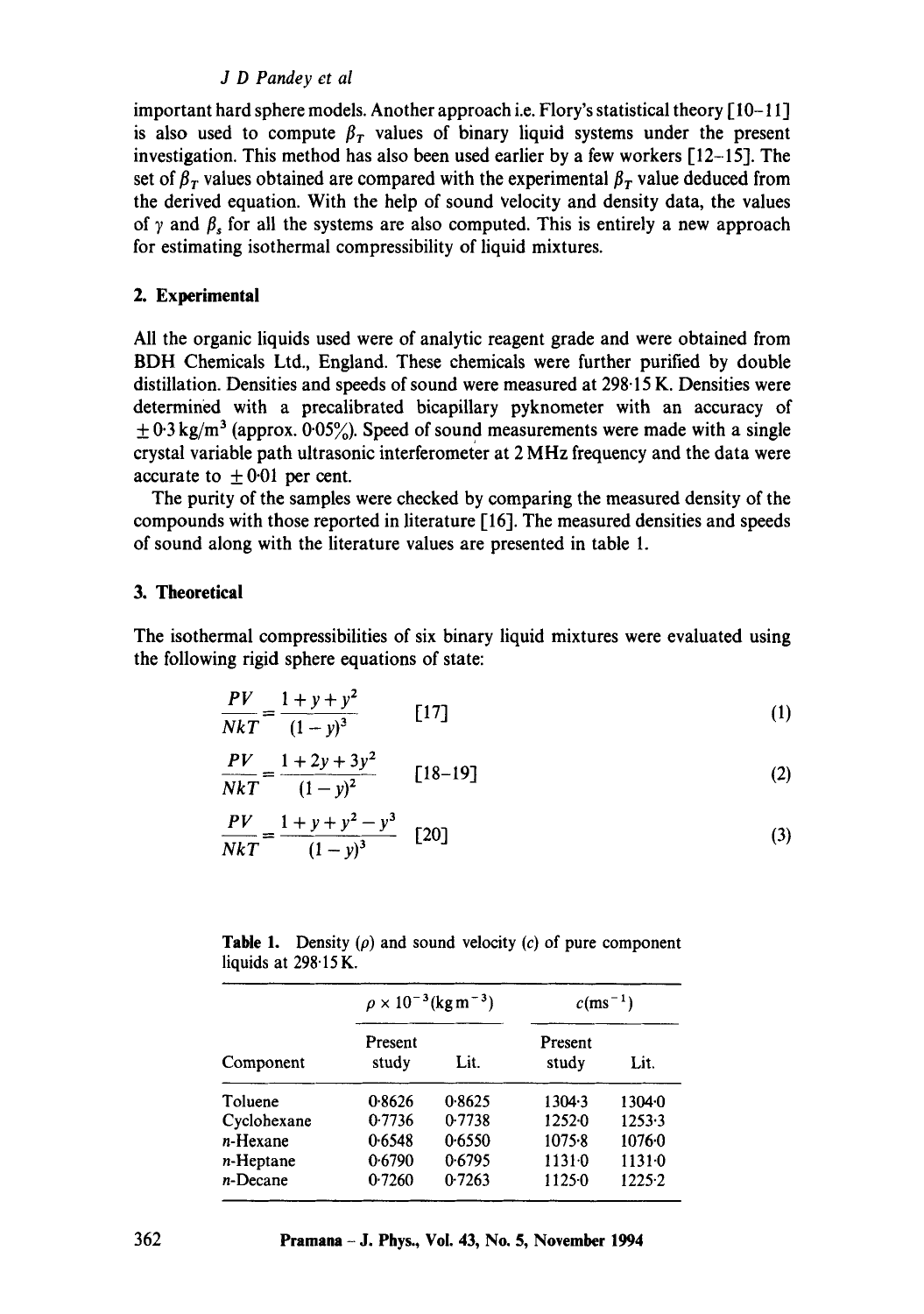*Isothermal compressibility of binary liquid systems* 

$$
\frac{PV}{NkT} = \frac{1}{(1-y)^4} \tag{4}
$$

$$
\frac{PV}{NkT} = \frac{1}{(1-y)^2}
$$
 [22] (5)

$$
\frac{PV}{NkT} = \frac{1 + y^2/8}{(1 - y)^2} \tag{6}
$$

$$
\frac{PV}{NkT} = 1 + 4y + 10y^2 + 18 \cdot 36y^3 + 28 \cdot 2y^4 + 39 \cdot 5y^4 + \dots \quad [24]
$$
 (7)

where,  $P V$ ,  $T$ ,  $N$  and  $k$  are respectively the pressure, volume, absolute temperature, Avogadro's number and Boltzmann constant,  $y$  is the packing fraction equal to  $\pi a^3$  N/6V in all cases, a being the hard sphere diameter of the molecule. The expressions for the isothermal compressibility,  $\beta_T$ , corresponding to eqs (1) to (7) are obtained as:

$$
\beta_T = \frac{V}{RT} \frac{(1-y)^4}{(1+2y)^2}
$$
\n(8)

$$
\beta_T = \frac{V}{RT} \frac{(1-y)^3}{1+5y+9y^2-3y^3}
$$
\n(9)

$$
\beta_T = \frac{V}{RT} \frac{(1-y)^4}{1+4y+4y^2-4y^3+y^4}
$$
\n(10)

$$
\beta_T = \frac{V}{RT} \frac{(1-y)^5}{1+3y} \tag{11}
$$

$$
\beta_T = \frac{V}{RT} \frac{(1-y)^3}{1+y}
$$
 (12)

$$
\beta_T = \frac{V}{RT} \frac{8(1-y)^3}{8+8y+3y^2-y^3}
$$
\n(13)

$$
\beta_T = \frac{V}{RT} (1 + 8y + 30y^2 + 73.44y^3 + 141.0y^4 + 273.0y^5)^{-1}
$$
 (14)

Flory's theory yields the following expression [10-11] for the isothermal compressibility:

$$
\beta_T = \frac{\alpha_T \tilde{V}^2}{P^*} \tag{15}
$$

where,  $\tilde{V}$  and  $P^*$  are respectively the reduced volume and characteristic pressure of the liquid mixture. Values of  $\tilde{V}$  and  $P^*$  were evaluated by the procedure detailed out by Flory and used by other workers [12-15].

In 1966, Mc-Gowan [25] suggested the following relationship between isothermal compressibility and surface tension  $(\sigma)$ :

$$
\beta_T \sigma^{3/2} = 1.33 \times 10^{-8} \quad \text{(cgs units)} \tag{16}
$$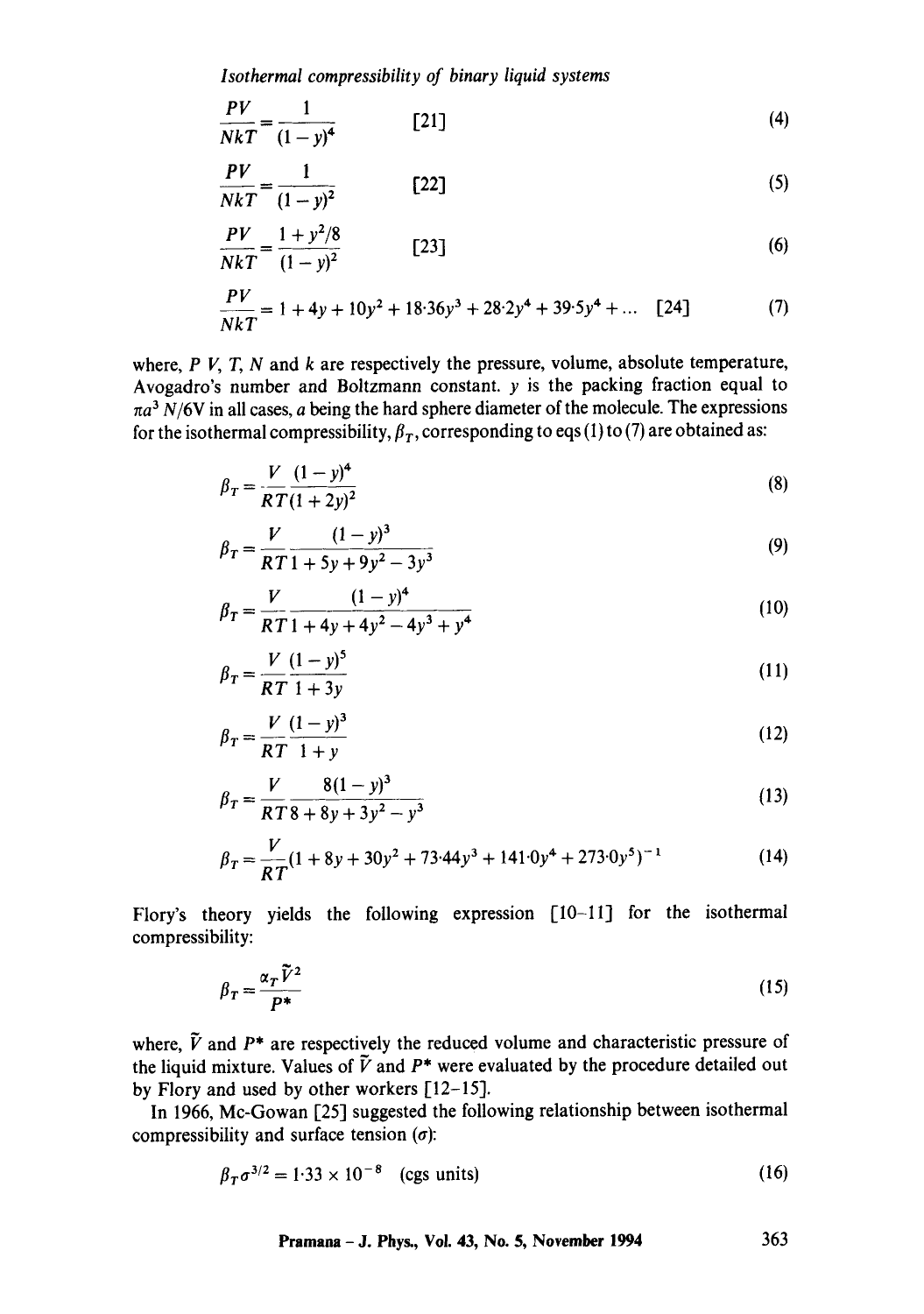### *J D Pandey et al*

The Auerbach relationship [26] between speed of sound (c) and surface tension ( $\sigma$ ),

$$
c = \left(\frac{\sigma}{6.4 \times 10^{-4} \rho}\right)^{2/3} \tag{17}
$$

has been employed by a number of workers during recent years  $[12-15, 27]$  in the case of pure liquids, solutions and non-electrolytes, molten salts and liquid metals. From (14) and (15), one gets,

$$
\beta_T = \frac{1.33 \times 10^{-8}}{(6.3 \times 10^{-4} c^{3/2} \cdot \rho)^{3/2}}
$$
(18)

This expression gives a direct relationship between isothermal compressibility, speed of sound and density. This relation has been tested for a variety of liquids under varying physical conditions.

### **4. Results and discussion**

The experimental values of sound velocity (c) and density ( $\rho$ ) of all the pure component liquids of various binary systems at 298.15 K have been determined and recorded in table 1 along with the literature values. The agreement between the two set of values is good. Density and sound velocity of six binary liquid mixtures  $(I-VI)$  at 298.15 K have been measured as a function of composition, and the values are recorded in columns two and three of tables 2--7. Sound velocity and density data, obtained for all the six binaries, have been utilized to estimate the experimental values of isothermal compressibilities  $(\beta_T)$  from (18). These values are reported in column four of each table (tables 2-7) for the respective systems mentioned. Two sets of data are generated for computing the theoretical values of  $\beta_T$  for all the binary mixtures. In one set various hard sphere models, vide eqs (1)-(7), have been used. The corresponding values of compressibility have been computed from eqs  $(8)$ - $(14)$ . As  $(12)$  and  $(13)$ corresponding to models  $(5)$  due to Frisch  $[22]$  and  $(6)$  due to Henderson  $[23]$  did not yield satisfactory values, we have not reported  $\beta_T$  values obtained from these equations. Theoretical values of  $\beta<sub>T</sub>$  computed from (8)–(11) and (14) for various binary liquid mixtures under the present investigation are presented in columns five, six, seven, eight and nine respectively of each table (tables 2-7). A second set of theoretical  $\beta_T$  values are computed from Flory's statistical theory using (15). These values are recorded in the last column of each table (tables 2-7). The experimental values of isothermal compressibility of all the six binary liquid mixtures were estimated from sound velocity and density data in conjunction with (18). The values of  $\beta_T$ , thus obtained are plotted against mole fraction of one component in the mixture. These plots are shown in figure 1. In the case of system (I), the experimental values of  $\beta_T$ increased continuously (table 2) on increasing the mole fraction of the first component n-heptane. A similar trend is also obtained theoretically, as is evident from the results of columns five to nine of table 2. The values of  $\beta_T$  computed from Flory theory for this system also show a similar trend (last column of the table 2). It has been observed that in the case of system I i.e. *n*-heptane and toluene the value of  $\beta_T$  increases continuously with the increasing molar fraction of component 1 while in the other systems it decreases. The probable reason for this is that in this system the two components have equal number of carbon atoms i.e. one is the cyclic analogue of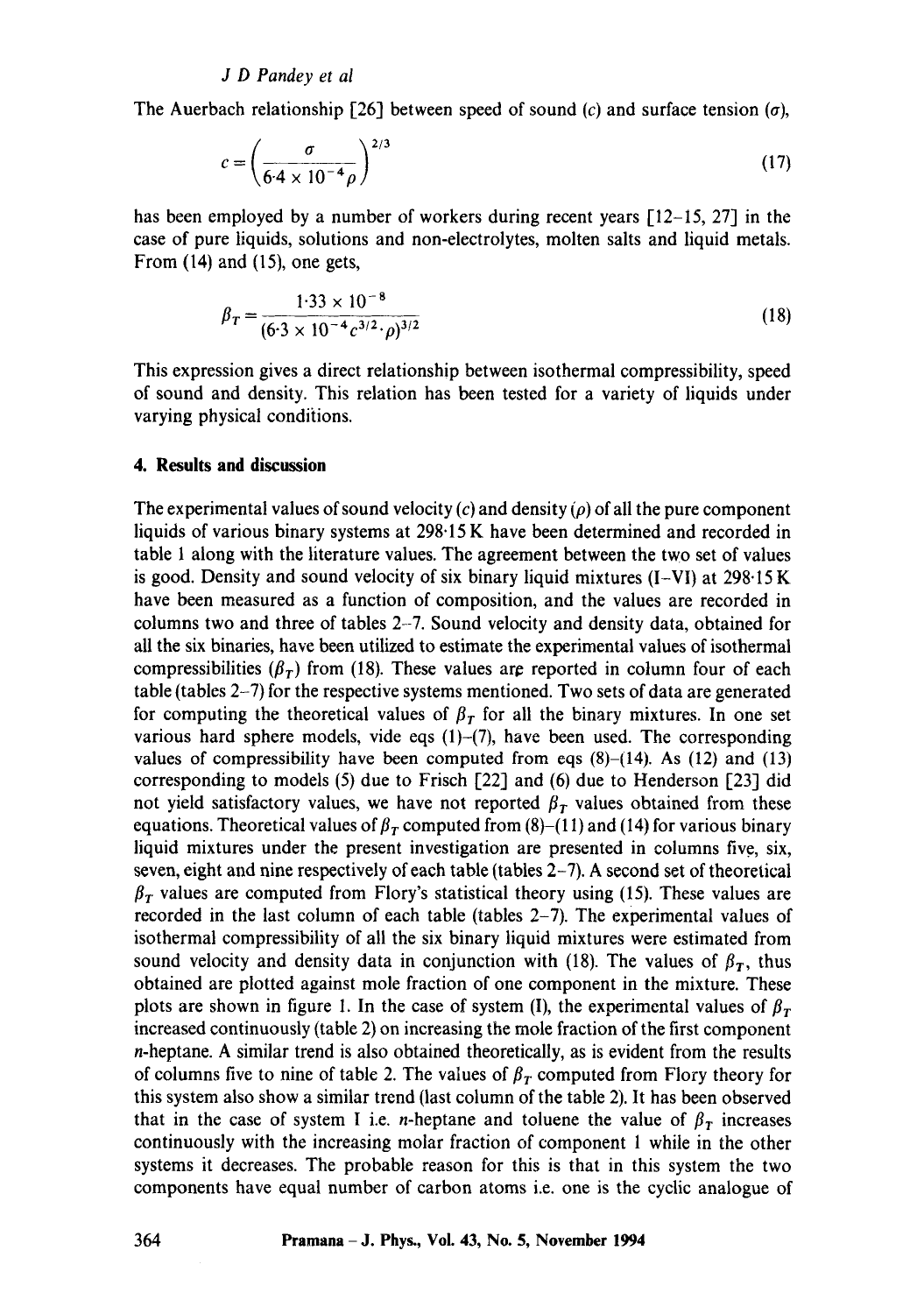| $\frac{1}{2}$<br>f binary system – n-heptane  |
|-----------------------------------------------|
|                                               |
|                                               |
| al communescribility of                       |
| v. sound velocity and isotherma-              |
| i<br>J                                        |
|                                               |
|                                               |
| i<br>í,                                       |
| Ī<br>י<br>י<br>i<br>ĺ<br>$\ddot{\phantom{0}}$ |

| $\rho \times 10^{-3}$<br>(kgm <sup>-3</sup> ) |                           |                                                                   |                                                              |                                                                    |          | $\beta_T \times 10^{12}$ (Theoretical) (m <sup>2</sup> N <sup>-1</sup> ) |          |          |
|-----------------------------------------------|---------------------------|-------------------------------------------------------------------|--------------------------------------------------------------|--------------------------------------------------------------------|----------|--------------------------------------------------------------------------|----------|----------|
|                                               | $\frac{c}{\rm (ms^{-1})}$ | $h_r \times 10^{1}$<br>m <sup>2</sup> N <sup>-1</sup><br>(Exptl.) | Eq. (8)                                                      | $\frac{1}{4}$ (9)                                                  | Eq. (10) | Eq. (11)                                                                 | Eq. (14) | 39. (15) |
|                                               |                           |                                                                   |                                                              |                                                                    |          |                                                                          |          |          |
|                                               |                           |                                                                   |                                                              |                                                                    |          |                                                                          |          |          |
|                                               |                           |                                                                   | 17883386353888887<br>178833885388888887<br>17883388999999999 | $99979885873897778$<br>$99579885873897778$<br>$995499599738997778$ |          |                                                                          |          |          |
|                                               |                           |                                                                   |                                                              |                                                                    |          |                                                                          |          |          |
|                                               |                           |                                                                   |                                                              |                                                                    |          |                                                                          |          |          |
|                                               |                           |                                                                   |                                                              |                                                                    |          |                                                                          |          |          |
|                                               |                           |                                                                   |                                                              |                                                                    |          |                                                                          |          |          |
|                                               |                           |                                                                   |                                                              |                                                                    |          |                                                                          |          |          |
|                                               |                           |                                                                   |                                                              |                                                                    |          |                                                                          |          |          |
|                                               |                           |                                                                   |                                                              |                                                                    |          |                                                                          |          |          |
|                                               |                           |                                                                   |                                                              |                                                                    |          |                                                                          |          |          |
|                                               |                           |                                                                   |                                                              |                                                                    |          |                                                                          |          |          |
|                                               |                           |                                                                   |                                                              |                                                                    |          |                                                                          |          |          |
|                                               |                           |                                                                   |                                                              |                                                                    |          |                                                                          |          |          |
|                                               |                           |                                                                   |                                                              |                                                                    |          |                                                                          |          |          |

 $365$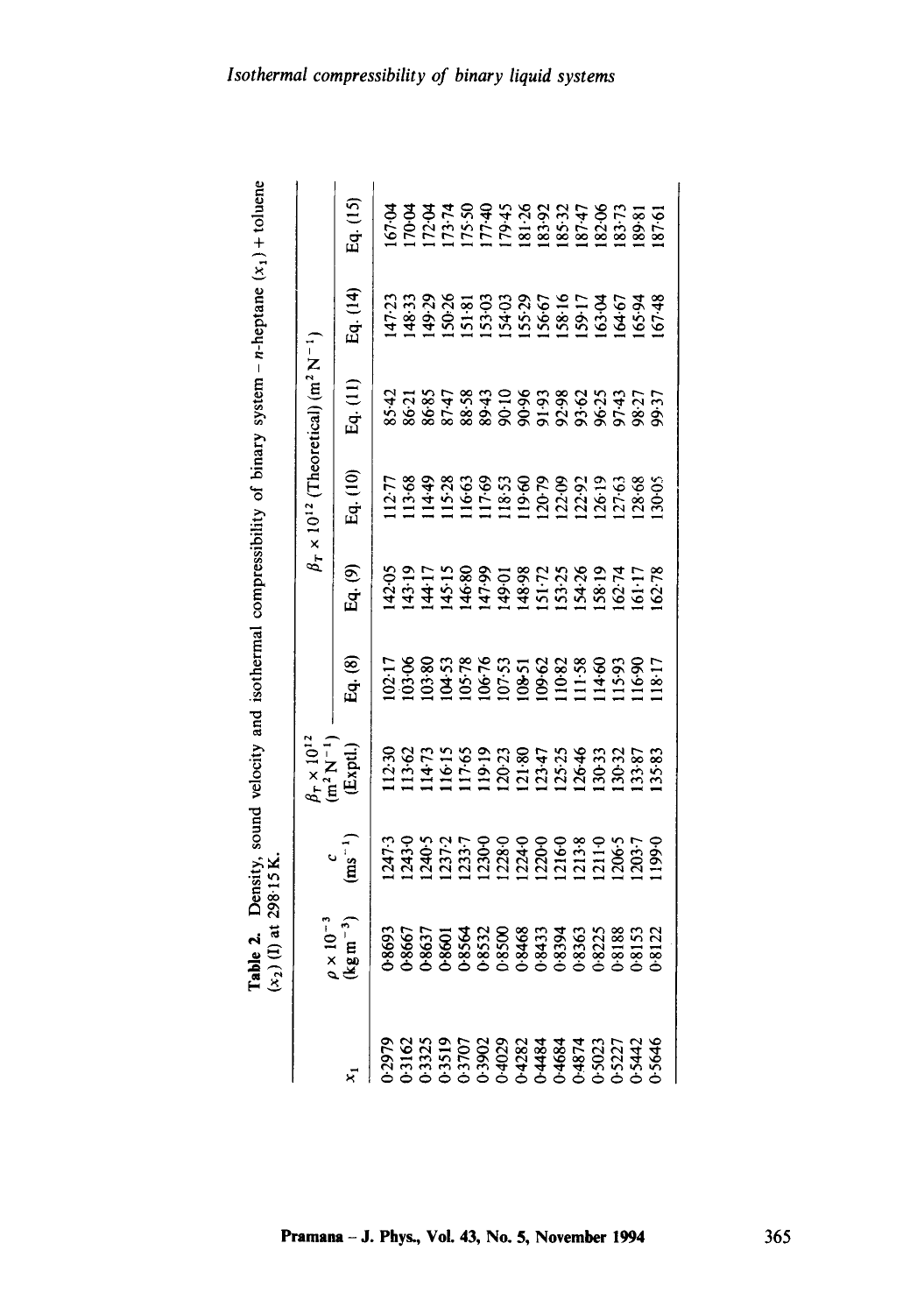| <b>Table 3.</b> Density, sound velocity and isothermal compressibility of binary system - n-heptane $(x_1) + n$ -hexa. |                               |
|------------------------------------------------------------------------------------------------------------------------|-------------------------------|
|                                                                                                                        |                               |
|                                                                                                                        |                               |
|                                                                                                                        |                               |
|                                                                                                                        |                               |
|                                                                                                                        |                               |
|                                                                                                                        |                               |
|                                                                                                                        | $(x_2)$ (iii) at $250$ is in. |
|                                                                                                                        | $\frac{1}{2}$                 |

|                                                                                                                                                                                                          |                                                                                        |                            |                                                                                                                                                  |         |         | $\beta_T \times 10^{12}$ (Theor.) (m <sup>2</sup> N <sup>-1</sup>                                                                                                                                                                                                                                   |          |          |                                   |
|----------------------------------------------------------------------------------------------------------------------------------------------------------------------------------------------------------|----------------------------------------------------------------------------------------|----------------------------|--------------------------------------------------------------------------------------------------------------------------------------------------|---------|---------|-----------------------------------------------------------------------------------------------------------------------------------------------------------------------------------------------------------------------------------------------------------------------------------------------------|----------|----------|-----------------------------------|
|                                                                                                                                                                                                          | $\rho \times 10^{-3}$<br>(kg m <sup>-3</sup> )                                         | $\frac{c}{\text{ms}^{-2}}$ | $\frac{1}{m^2}$ $\times 10^{12}$<br>$\frac{1}{m^2}$ N <sup>-1</sup>                                                                              | Eq. (8) | Eq. (9) | Eq. (10)                                                                                                                                                                                                                                                                                            | Eq. (11) | Eq. (14) | Eq. (15)                          |
| $\frac{25}{100}$<br>1998<br>1998<br>1998<br>1994<br>1994<br>1994<br>1994<br>1994<br>1994<br>1994<br>1994<br>1994<br>1994<br>1994<br>1994<br>1994<br>1994<br>1994<br>1994<br>1994<br>1994<br>1994<br>1994 |                                                                                        |                            |                                                                                                                                                  |         |         |                                                                                                                                                                                                                                                                                                     |          |          |                                   |
|                                                                                                                                                                                                          |                                                                                        |                            |                                                                                                                                                  |         |         |                                                                                                                                                                                                                                                                                                     |          |          |                                   |
|                                                                                                                                                                                                          |                                                                                        |                            |                                                                                                                                                  |         |         |                                                                                                                                                                                                                                                                                                     |          |          |                                   |
|                                                                                                                                                                                                          |                                                                                        |                            |                                                                                                                                                  |         |         |                                                                                                                                                                                                                                                                                                     |          |          |                                   |
|                                                                                                                                                                                                          |                                                                                        |                            |                                                                                                                                                  |         |         |                                                                                                                                                                                                                                                                                                     |          |          |                                   |
|                                                                                                                                                                                                          |                                                                                        |                            |                                                                                                                                                  |         |         |                                                                                                                                                                                                                                                                                                     |          |          |                                   |
|                                                                                                                                                                                                          |                                                                                        |                            |                                                                                                                                                  |         |         |                                                                                                                                                                                                                                                                                                     |          |          |                                   |
|                                                                                                                                                                                                          |                                                                                        |                            |                                                                                                                                                  |         |         |                                                                                                                                                                                                                                                                                                     |          |          |                                   |
|                                                                                                                                                                                                          |                                                                                        |                            |                                                                                                                                                  |         |         |                                                                                                                                                                                                                                                                                                     |          |          |                                   |
|                                                                                                                                                                                                          |                                                                                        |                            |                                                                                                                                                  |         |         |                                                                                                                                                                                                                                                                                                     |          |          |                                   |
|                                                                                                                                                                                                          |                                                                                        |                            |                                                                                                                                                  |         |         |                                                                                                                                                                                                                                                                                                     |          |          |                                   |
|                                                                                                                                                                                                          |                                                                                        |                            |                                                                                                                                                  |         |         |                                                                                                                                                                                                                                                                                                     |          |          |                                   |
|                                                                                                                                                                                                          |                                                                                        |                            |                                                                                                                                                  |         |         |                                                                                                                                                                                                                                                                                                     |          |          |                                   |
|                                                                                                                                                                                                          | }6614<br>}6628<br>}6635<br>}663564666663<br>}663566682<br>}663566826826926826936936838 |                            | ទាន ចុង ទុក្ក ង ខុ មុ ភូ ក ខ្លូ ក្នុង ទី<br>នាក់ កំពុំអំពី កំពុំអំពី កំពុំ កំពុំ កំពុំ កំពុំ<br>ទី កំពុំអំពី កំពុំ កំពុំ កំពុំ កំពុំ កំពុំ កំពុំ |         |         | $\begin{array}{l} 83.50 \\ 83.01 \\ 83.01 \\ 83.02 \\ 84.03 \\ 85.04 \\ 86.05 \\ 87.08 \\ 88.08 \\ 82.08 \\ 84.08 \\ 85.08 \\ 86.01 \\ 86.01 \\ 86.00 \\ 86.00 \\ 86.00 \\ 86.00 \\ 86.00 \\ 86.00 \\ 86.00 \\ 86.00 \\ 86.00 \\ 86.00 \\ 86.00 \\ 86.00 \\ 86.00 \\ 86.00 \\ 86.00 \\ 86.00 \\ 86$ |          |          | 8.8885777888977777777777777777777 |
|                                                                                                                                                                                                          |                                                                                        |                            |                                                                                                                                                  |         |         |                                                                                                                                                                                                                                                                                                     |          |          |                                   |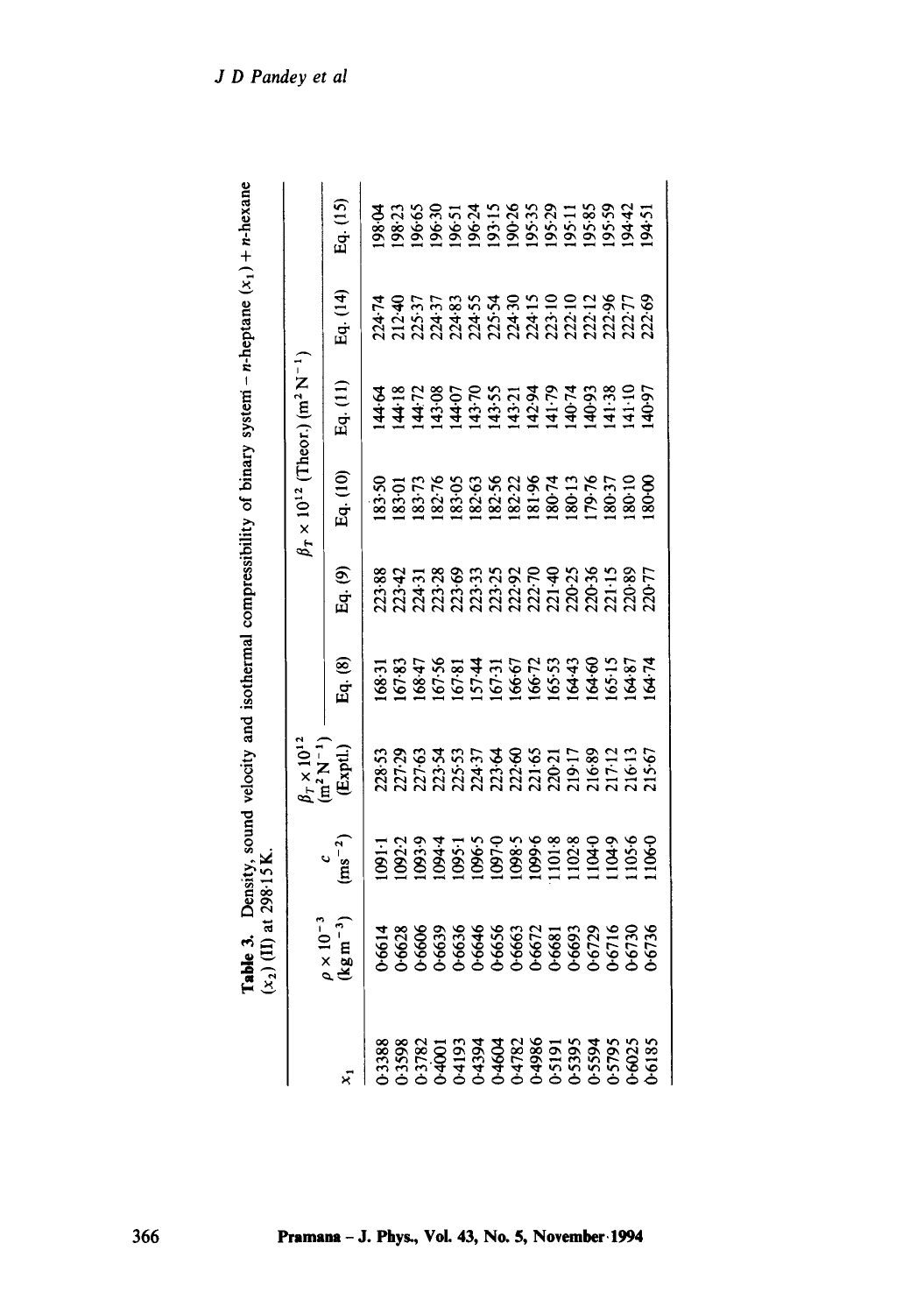| $\frac{1}{2}$ . Therefore, $\frac{1}{2}$<br>いりり こくらく こうりょう<br>$\overline{\phantom{a}}$<br>ŕ, | - אידן או |                                  |
|----------------------------------------------------------------------------------------------|-----------|----------------------------------|
|                                                                                              |           |                                  |
|                                                                                              |           |                                  |
|                                                                                              |           |                                  |
|                                                                                              |           |                                  |
|                                                                                              |           |                                  |
|                                                                                              |           | $\overline{x}$<br>$\overline{ }$ |

|                                                                                                                                                                                                                                                                                                                                                      |                                                |                                                                                                                                                                                                                                |                                                         |                                                                      |         | $\beta_T \times 10^{12}$ (Theoretical) (m <sup>2</sup> N <sup>-1</sup> ) |                                      |                                              |          |
|------------------------------------------------------------------------------------------------------------------------------------------------------------------------------------------------------------------------------------------------------------------------------------------------------------------------------------------------------|------------------------------------------------|--------------------------------------------------------------------------------------------------------------------------------------------------------------------------------------------------------------------------------|---------------------------------------------------------|----------------------------------------------------------------------|---------|--------------------------------------------------------------------------|--------------------------------------|----------------------------------------------|----------|
|                                                                                                                                                                                                                                                                                                                                                      | $\frac{\rho \times 10^{-3}}{\text{kg m}^{-3}}$ | $\begin{pmatrix} c \\ ms^{-1} \end{pmatrix}$                                                                                                                                                                                   | $r \times 10^{11}$<br>$m^2$ N <sup>-1</sup><br>(Exptl.) | Eq. (8)                                                              | Eq. (9) | Eq. (10)                                                                 | Eq. (11)                             | Eq. (14)                                     | Eq. (15) |
| $\frac{1}{2}$<br>$\frac{1}{2}$<br>$\frac{1}{2}$<br>$\frac{1}{2}$<br>$\frac{1}{2}$<br>$\frac{1}{2}$<br>$\frac{1}{2}$<br>$\frac{1}{2}$<br>$\frac{1}{2}$<br>$\frac{1}{2}$<br>$\frac{1}{2}$<br>$\frac{1}{2}$<br>$\frac{1}{2}$<br>$\frac{1}{2}$<br>$\frac{1}{2}$<br>$\frac{1}{2}$<br>$\frac{1}{2}$<br>$\frac{1}{2}$<br>$\frac{1}{2}$<br>$\frac{1}{2}$<br> |                                                |                                                                                                                                                                                                                                |                                                         |                                                                      |         |                                                                          |                                      |                                              |          |
|                                                                                                                                                                                                                                                                                                                                                      |                                                |                                                                                                                                                                                                                                |                                                         |                                                                      |         |                                                                          |                                      |                                              |          |
|                                                                                                                                                                                                                                                                                                                                                      |                                                | $149.5$ $153.5$ $153.5$ $153.5$ $153.5$ $153.5$ $153.5$ $153.5$ $153.5$ $153.5$ $153.5$ $153.5$ $153.5$ $153.5$ $153.5$ $153.5$ $153.5$ $153.5$ $153.5$ $153.5$ $153.5$ $153.5$ $153.5$ $153.5$ $153.5$ $153.5$ $153.5$ $153.$ |                                                         | 89<br>895 58885 5585 5886<br>895 58885 5588886<br>895 5885 5895 5896 |         |                                                                          | 855888688888888888888888888888888888 | 8<br>8883345585555555588<br>8883355555555555 |          |
|                                                                                                                                                                                                                                                                                                                                                      |                                                |                                                                                                                                                                                                                                |                                                         |                                                                      |         |                                                                          |                                      |                                              |          |
|                                                                                                                                                                                                                                                                                                                                                      |                                                |                                                                                                                                                                                                                                |                                                         |                                                                      |         |                                                                          |                                      |                                              |          |
|                                                                                                                                                                                                                                                                                                                                                      |                                                |                                                                                                                                                                                                                                |                                                         |                                                                      |         |                                                                          |                                      |                                              |          |
|                                                                                                                                                                                                                                                                                                                                                      |                                                |                                                                                                                                                                                                                                |                                                         |                                                                      |         |                                                                          |                                      |                                              |          |
|                                                                                                                                                                                                                                                                                                                                                      |                                                |                                                                                                                                                                                                                                |                                                         |                                                                      |         |                                                                          |                                      |                                              |          |
|                                                                                                                                                                                                                                                                                                                                                      |                                                |                                                                                                                                                                                                                                |                                                         |                                                                      |         |                                                                          |                                      |                                              |          |
|                                                                                                                                                                                                                                                                                                                                                      |                                                |                                                                                                                                                                                                                                |                                                         |                                                                      |         |                                                                          |                                      |                                              |          |
|                                                                                                                                                                                                                                                                                                                                                      |                                                |                                                                                                                                                                                                                                |                                                         |                                                                      |         |                                                                          |                                      |                                              |          |
|                                                                                                                                                                                                                                                                                                                                                      |                                                |                                                                                                                                                                                                                                |                                                         |                                                                      |         |                                                                          |                                      |                                              |          |
|                                                                                                                                                                                                                                                                                                                                                      |                                                |                                                                                                                                                                                                                                |                                                         |                                                                      |         |                                                                          |                                      |                                              |          |
|                                                                                                                                                                                                                                                                                                                                                      |                                                |                                                                                                                                                                                                                                |                                                         |                                                                      |         |                                                                          |                                      |                                              |          |
|                                                                                                                                                                                                                                                                                                                                                      |                                                |                                                                                                                                                                                                                                |                                                         |                                                                      |         |                                                                          |                                      |                                              |          |

Pramana - J. Phys., Vol. 43, No. 5, November 1994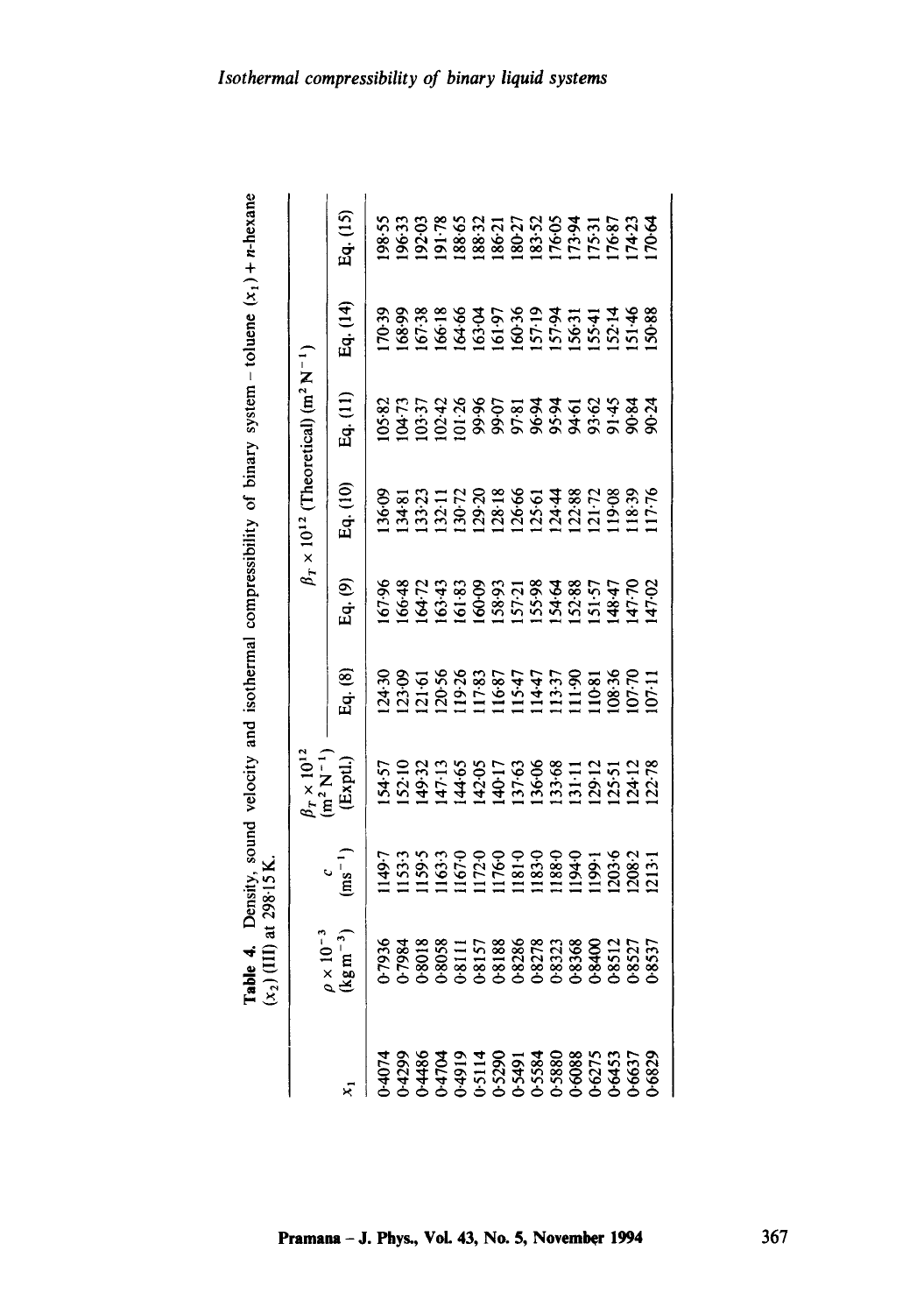| Table 5. Density, sound velocity and isothermal compressibility of binary system - cyclohexane $(x_1) + n$ -heptane<br>$(x_2)$ (IV) at 298.15 K.<br>$0 \times 10^{-3}$ |
|------------------------------------------------------------------------------------------------------------------------------------------------------------------------|
|------------------------------------------------------------------------------------------------------------------------------------------------------------------------|

| べこ フィコ コン しょう                                                                        |                                              |                                                                                           |         |                        |                                         |                                                                   |          |          |
|--------------------------------------------------------------------------------------|----------------------------------------------|-------------------------------------------------------------------------------------------|---------|------------------------|-----------------------------------------|-------------------------------------------------------------------|----------|----------|
|                                                                                      |                                              | $3r \times 10^{12}$<br>$(m^2 N^{-1}$<br>(Exptl.)                                          |         |                        |                                         | $\beta_7 \times 10^{12}$ (Theor.) (m <sup>2</sup> N <sup>-1</sup> |          |          |
| $\rho \times 10^{-3}$<br>(kg m $^{-3}$ )                                             | $\begin{pmatrix} c \\ ms^{-1} \end{pmatrix}$ |                                                                                           | Eq. (8) | $\frac{1}{2}q$ . $(9)$ | Eq. (10)                                | Eq. $(11)$                                                        | Eq. (14) | 2q. (15) |
|                                                                                      |                                              |                                                                                           |         |                        |                                         |                                                                   |          |          |
|                                                                                      |                                              |                                                                                           |         |                        |                                         |                                                                   |          |          |
| 71333347723347<br>77236772357723577235<br>77236772357723577235<br>772357735773523523 |                                              | 77:27<br>28 38 38 37:38 37:38 38<br>28 38 38 38 39:38 38 38 39<br>27:39 38 39:39 38 38 38 |         |                        | 17498857339388889<br>195983944444555845 |                                                                   |          |          |
|                                                                                      |                                              |                                                                                           |         |                        |                                         |                                                                   |          |          |
|                                                                                      |                                              |                                                                                           |         |                        |                                         |                                                                   |          |          |
|                                                                                      |                                              |                                                                                           |         |                        |                                         |                                                                   |          |          |
|                                                                                      |                                              |                                                                                           |         |                        |                                         |                                                                   |          |          |
|                                                                                      |                                              |                                                                                           |         |                        |                                         |                                                                   |          |          |
|                                                                                      |                                              |                                                                                           |         |                        |                                         |                                                                   |          |          |
|                                                                                      |                                              |                                                                                           |         |                        |                                         |                                                                   |          |          |
|                                                                                      |                                              |                                                                                           |         |                        |                                         |                                                                   |          |          |
|                                                                                      |                                              |                                                                                           |         |                        |                                         |                                                                   |          |          |
|                                                                                      |                                              |                                                                                           |         |                        |                                         |                                                                   |          |          |
|                                                                                      |                                              |                                                                                           |         |                        |                                         |                                                                   |          |          |
|                                                                                      |                                              |                                                                                           |         |                        |                                         |                                                                   |          |          |
|                                                                                      |                                              |                                                                                           |         |                        |                                         |                                                                   |          |          |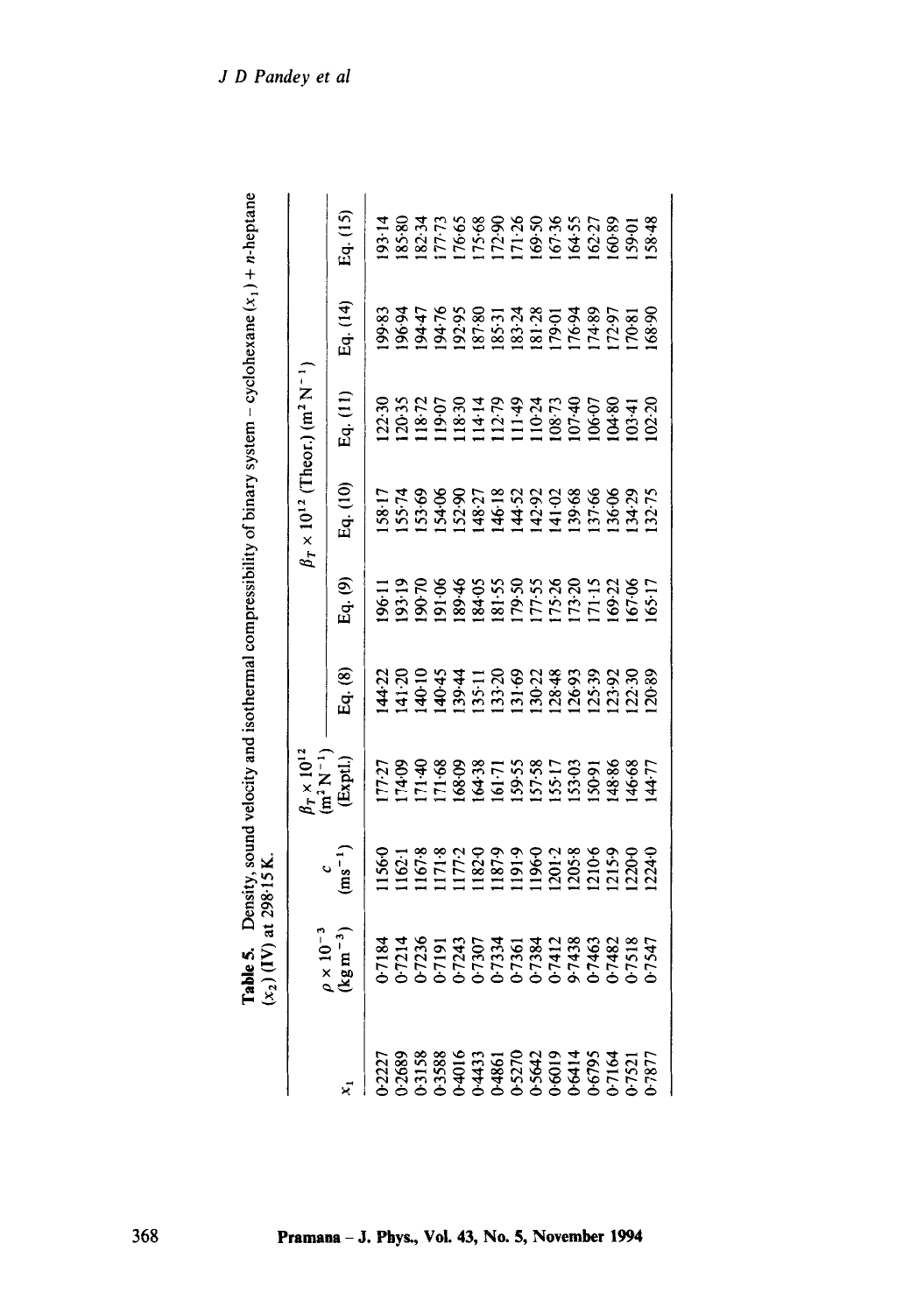| <b>Le 6.</b> Density, sound velocity and isothermal compressibility of binary system – cyclohexane $(x_1) + n$ -he |                                                                    |
|--------------------------------------------------------------------------------------------------------------------|--------------------------------------------------------------------|
|                                                                                                                    |                                                                    |
|                                                                                                                    |                                                                    |
| יצו בשניי.<br>ול<br>ہے<br>ا                                                                                        | i<br>Santa Caraca (1980)<br>Santa Caraca (1980)<br>$\ddot{\bm{z}}$ |

|                                                                                                                                                                                                                                                                                                                              |                                                          |                            |                                             |                |                                                                                                                        | $\beta_T \times 10^{12}$ (Theor.) (m <sup>2</sup> N <sup>-1</sup>            |                                   |          |          |
|------------------------------------------------------------------------------------------------------------------------------------------------------------------------------------------------------------------------------------------------------------------------------------------------------------------------------|----------------------------------------------------------|----------------------------|---------------------------------------------|----------------|------------------------------------------------------------------------------------------------------------------------|------------------------------------------------------------------------------|-----------------------------------|----------|----------|
|                                                                                                                                                                                                                                                                                                                              | $\frac{1}{2}$ x 10 <sup>-3</sup><br>kg m <sup>-3</sup> ) | $\frac{c}{\text{ms}^{-1}}$ | $\frac{1}{n^2}$ N <sup>-1</sup><br>(Exptl.) | $\Xi$ q. $(8)$ | $\frac{6}{5}$                                                                                                          | Eq. (10)                                                                     | Eq. (11)                          | Eq. (14) | 2q. (15) |
| $\frac{1}{12189}$<br>$\frac{1}{2189}$<br>$\frac{1}{2189}$<br>$\frac{1}{2189}$<br>$\frac{1}{2189}$<br>$\frac{1}{2189}$<br>$\frac{1}{2189}$<br>$\frac{1}{2189}$<br>$\frac{1}{2189}$<br>$\frac{1}{2189}$<br>$\frac{1}{2189}$<br>$\frac{1}{2189}$<br>$\frac{1}{2189}$<br>$\frac{1}{2189}$<br>$\frac{1}{2189}$<br>$\frac{1}{2189$ |                                                          |                            |                                             |                |                                                                                                                        |                                                                              |                                   |          |          |
|                                                                                                                                                                                                                                                                                                                              |                                                          |                            |                                             |                |                                                                                                                        |                                                                              |                                   |          |          |
|                                                                                                                                                                                                                                                                                                                              |                                                          |                            |                                             |                |                                                                                                                        |                                                                              |                                   |          |          |
|                                                                                                                                                                                                                                                                                                                              |                                                          |                            |                                             |                |                                                                                                                        |                                                                              |                                   |          |          |
|                                                                                                                                                                                                                                                                                                                              |                                                          |                            |                                             |                |                                                                                                                        |                                                                              |                                   |          |          |
|                                                                                                                                                                                                                                                                                                                              |                                                          |                            |                                             |                |                                                                                                                        |                                                                              |                                   |          |          |
|                                                                                                                                                                                                                                                                                                                              |                                                          |                            |                                             |                |                                                                                                                        |                                                                              |                                   |          |          |
|                                                                                                                                                                                                                                                                                                                              |                                                          |                            |                                             |                |                                                                                                                        |                                                                              |                                   |          |          |
|                                                                                                                                                                                                                                                                                                                              |                                                          |                            |                                             |                |                                                                                                                        |                                                                              |                                   |          |          |
|                                                                                                                                                                                                                                                                                                                              |                                                          |                            |                                             |                |                                                                                                                        |                                                                              |                                   |          |          |
|                                                                                                                                                                                                                                                                                                                              |                                                          |                            |                                             |                |                                                                                                                        |                                                                              |                                   |          |          |
|                                                                                                                                                                                                                                                                                                                              |                                                          |                            |                                             |                |                                                                                                                        |                                                                              |                                   |          |          |
|                                                                                                                                                                                                                                                                                                                              |                                                          |                            |                                             |                |                                                                                                                        |                                                                              |                                   |          |          |
|                                                                                                                                                                                                                                                                                                                              |                                                          |                            |                                             |                | 90<br>1915 1926 1936 1937 1938 1939<br>1938 1939 1938 1939 1930 1930 1930 1930 1930 1931 1932 1933 1934 1935 1936 1936 | 11<br>1985 - 1988 883 993 993<br>1985 - 1988 893 994<br>1985 993 994 995 994 | なといいですので、<br>ないとことには、<br>ないとことには、 |          |          |
|                                                                                                                                                                                                                                                                                                                              |                                                          |                            |                                             |                |                                                                                                                        |                                                                              |                                   |          |          |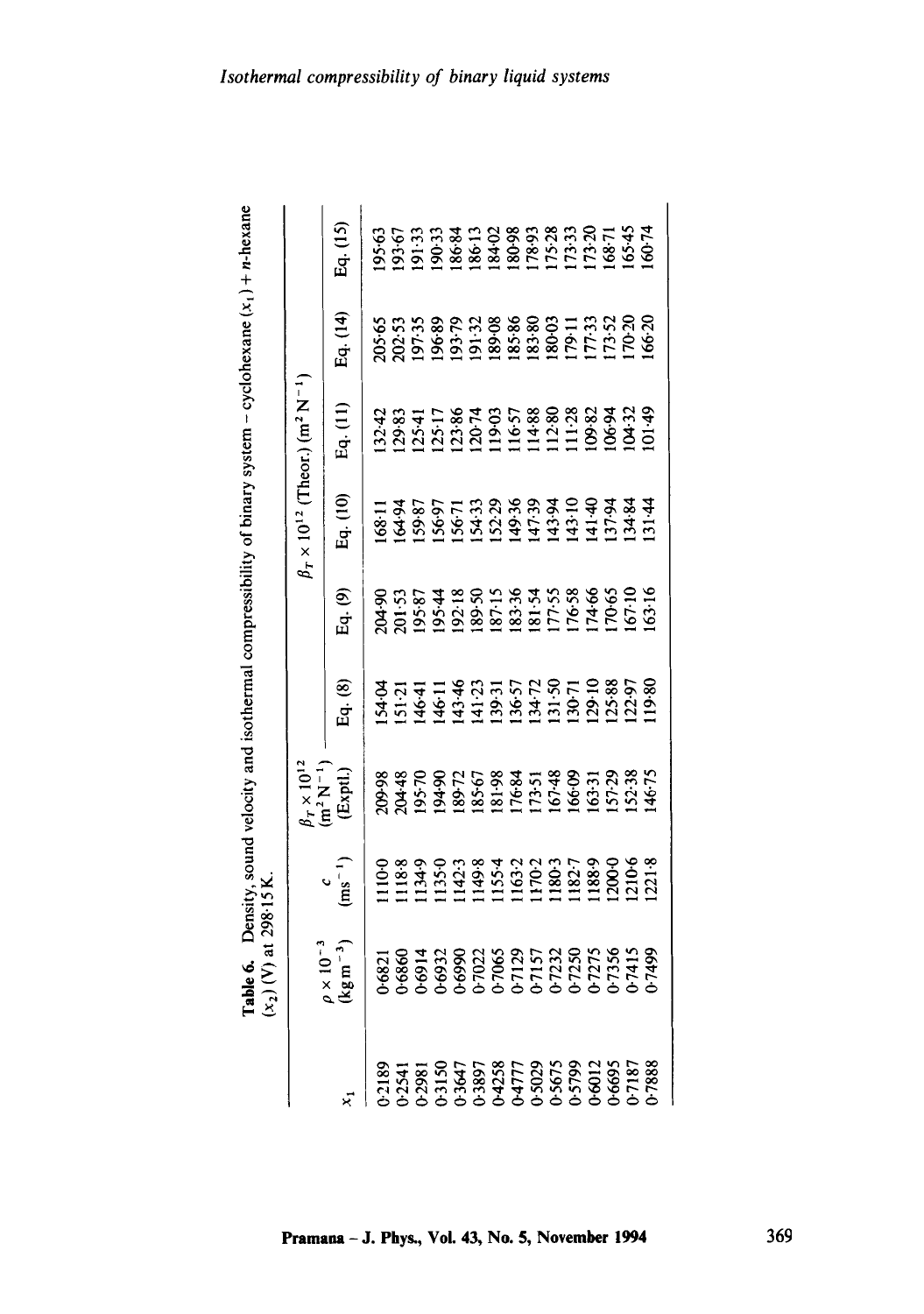| de 7. Density, sound velocity and isothermal compressibility of binary system - n-decane $(x_1) + n \cdot b^c$ |                                 |
|----------------------------------------------------------------------------------------------------------------|---------------------------------|
|                                                                                                                |                                 |
|                                                                                                                |                                 |
|                                                                                                                |                                 |
|                                                                                                                |                                 |
|                                                                                                                |                                 |
|                                                                                                                | $\sqrt{N}$ ) at 200.15          |
|                                                                                                                | $-270$ to $-10$ the $\sqrt{10}$ |

|                                                                                                                                                                                                                                                                                                                                                      |                                               |                                               | $\int_T \times 10^{12}$<br>m <sup>2</sup> N <sup>-1</sup> |                                                                                                            |                                                |          | $\beta_T \times 10^{12}$ (Theoretical) (m <sup>2</sup> N <sup>-1</sup> ) |            |          |
|------------------------------------------------------------------------------------------------------------------------------------------------------------------------------------------------------------------------------------------------------------------------------------------------------------------------------------------------------|-----------------------------------------------|-----------------------------------------------|-----------------------------------------------------------|------------------------------------------------------------------------------------------------------------|------------------------------------------------|----------|--------------------------------------------------------------------------|------------|----------|
|                                                                                                                                                                                                                                                                                                                                                      | $\rho \times 10^{-3}$<br>(kgm <sup>-3</sup> ) | $\begin{pmatrix} 1 \ \cos^{-1} \end{pmatrix}$ |                                                           | Eq. (8)                                                                                                    | Eq. (9)                                        | Eq. (10) | Eq. (11)                                                                 | Eq. $(14)$ | Eq. (15) |
| $\frac{3}{1}$<br>$\frac{1}{2}$<br>$\frac{1}{2}$<br>$\frac{1}{2}$<br>$\frac{1}{2}$<br>$\frac{1}{2}$<br>$\frac{1}{2}$<br>$\frac{1}{2}$<br>$\frac{1}{2}$<br>$\frac{1}{2}$<br>$\frac{1}{2}$<br>$\frac{1}{2}$<br>$\frac{1}{2}$<br>$\frac{1}{2}$<br>$\frac{1}{2}$<br>$\frac{1}{2}$<br>$\frac{1}{2}$<br>$\frac{1}{2}$<br>$\frac{1}{2}$<br>$\frac{1}{2}$<br> |                                               |                                               |                                                           |                                                                                                            |                                                |          |                                                                          |            |          |
|                                                                                                                                                                                                                                                                                                                                                      |                                               |                                               |                                                           |                                                                                                            |                                                |          |                                                                          |            |          |
|                                                                                                                                                                                                                                                                                                                                                      |                                               |                                               |                                                           | 85<br>1969 1979 1979 1980 1980<br>1979 1980 1980 1980 1980 1980 1981 1982 1983 1984 1985 1986 1980 1981 19 | $9999988888955755858$<br>$9999998888957575859$ |          | 9 5 9 9 3 8 8 5 9 8 9 5 5 6 9 9 9<br>9 9 9 9 9 8 9 5 9 8 9 9 9 9 9 9     |            |          |
|                                                                                                                                                                                                                                                                                                                                                      |                                               |                                               |                                                           |                                                                                                            |                                                |          |                                                                          |            |          |
|                                                                                                                                                                                                                                                                                                                                                      |                                               |                                               |                                                           |                                                                                                            |                                                |          |                                                                          |            |          |
|                                                                                                                                                                                                                                                                                                                                                      |                                               |                                               |                                                           |                                                                                                            |                                                |          |                                                                          |            |          |
|                                                                                                                                                                                                                                                                                                                                                      |                                               |                                               |                                                           |                                                                                                            |                                                |          |                                                                          |            |          |
|                                                                                                                                                                                                                                                                                                                                                      |                                               |                                               |                                                           |                                                                                                            |                                                |          |                                                                          |            |          |
|                                                                                                                                                                                                                                                                                                                                                      |                                               |                                               |                                                           |                                                                                                            |                                                |          |                                                                          |            |          |
|                                                                                                                                                                                                                                                                                                                                                      |                                               |                                               |                                                           |                                                                                                            |                                                |          |                                                                          |            |          |
|                                                                                                                                                                                                                                                                                                                                                      |                                               |                                               |                                                           |                                                                                                            |                                                |          |                                                                          |            |          |
|                                                                                                                                                                                                                                                                                                                                                      |                                               |                                               |                                                           |                                                                                                            |                                                |          |                                                                          |            |          |
|                                                                                                                                                                                                                                                                                                                                                      |                                               |                                               |                                                           |                                                                                                            |                                                |          |                                                                          |            |          |
|                                                                                                                                                                                                                                                                                                                                                      |                                               |                                               |                                                           |                                                                                                            |                                                |          |                                                                          |            |          |
|                                                                                                                                                                                                                                                                                                                                                      |                                               |                                               |                                                           |                                                                                                            |                                                |          |                                                                          |            |          |
|                                                                                                                                                                                                                                                                                                                                                      |                                               |                                               |                                                           |                                                                                                            |                                                |          |                                                                          |            |          |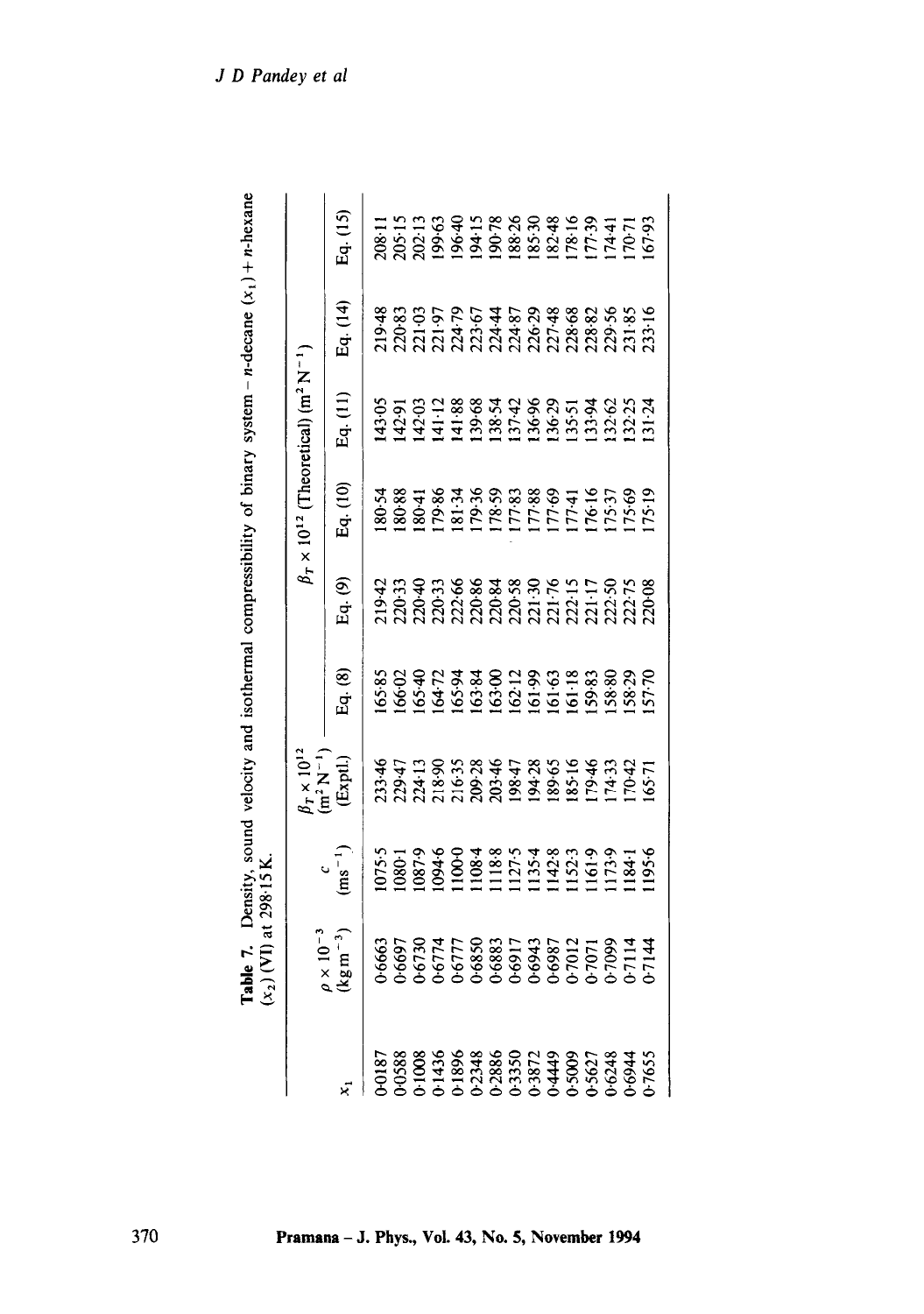*Isothermal compressibility of binary liquid systems* 



**Figure 1.** Isothermal compressibility  $\beta_T$  vs mole fraction  $(X_1)$  of component 1 for the systems (I) to (VI).

the other with aromatic characters, where  $\pi$  electrons play an important role in the molar interaction as is evident from their structures:

When the experimental and theoretically computed values of  $\beta<sub>T</sub>$  for all other systems (II-IV) are examined (tables 3-7), it is observed that in each case  $\beta_T$  decreases on increasing the mole fraction of the first component. A similar trend in the variation of  $\beta_T$  has also been shown from Flory's theory (last column of each table).

Table 7 lists the average percentage deviations obtained in compressibility values for all the systems under the present study. From this table it is observed that (10) due to Carnahan and Starling [20] provides good agreement with the experimental values for all the systems, the observed deviations being not more than 18-12 per cent. Equations (9) due to Werthein and Thiel  $\lceil 18 \rceil$  and (14) due to Hoover and Ree [24] give better agreement with the experimental values specially for the system, n-heptane + n-hexane, the observed deviations being not more than  $0.17$  per cent for (9) and 0.48 per cent for Eq. (14). Carnahan and Starling equation (10) gives good agreement in the case of the system  $n$ -heptane  $+$  toluene, deviations being not more than  $1.85$  per cent. In the case of system IV (cyclohexane  $+ n$ -heptane) a similar agreement from all the equations has been obtained. But in the case of system V (cyclohexane  $+ n$ -hexane) eqs (9), (14) and (15) yield better agreement.

The present study demonstrates that Flory's statistical theory, vide (15), yields good agreement for almost all the systems except for I and III. In the hard sphere models attractive and repulsive forces are taken into account that give better agreement with